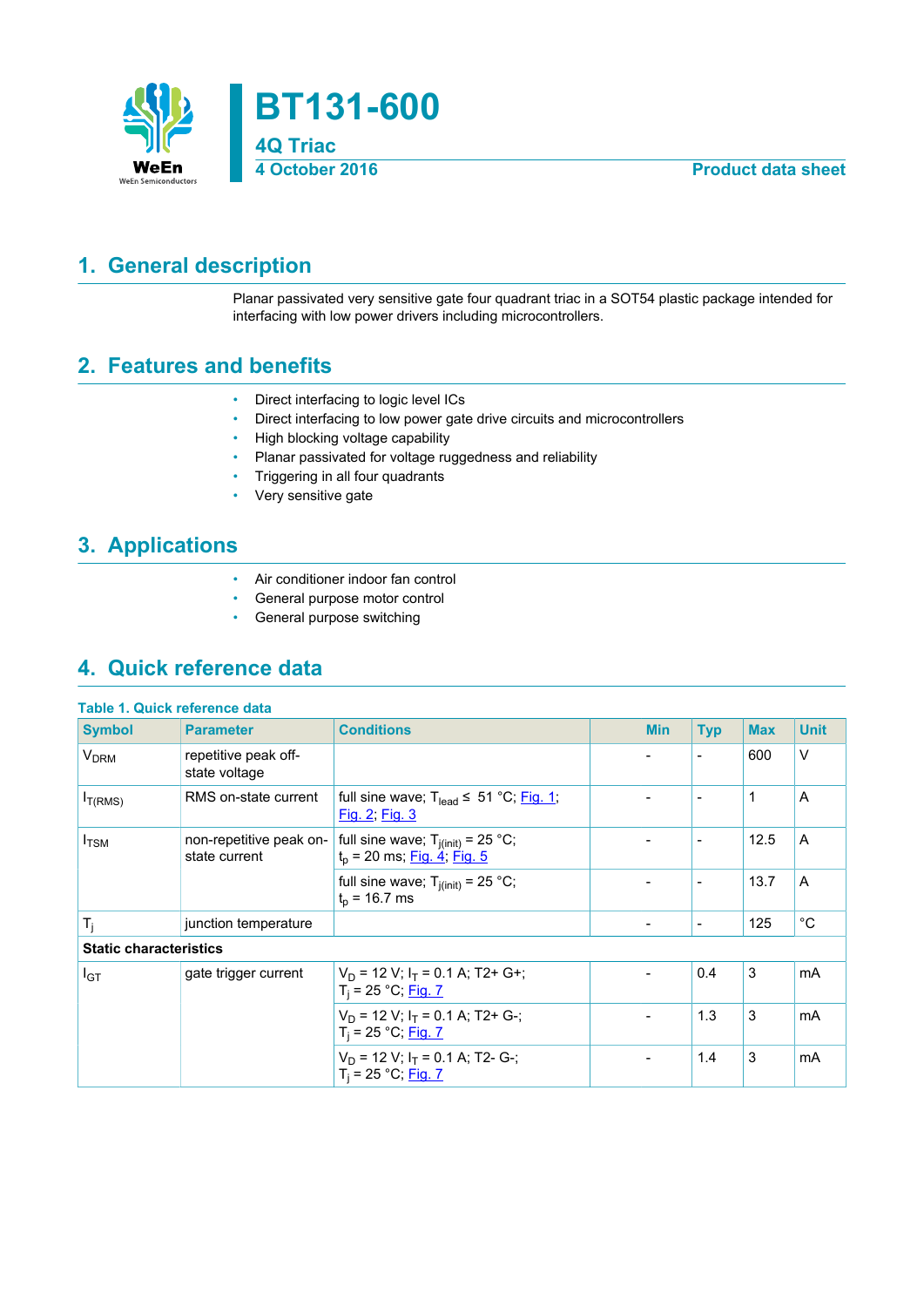### **4Q Triac**

| <b>Symbol</b>                  | <b>Parameter</b>                         | <b>Conditions</b>                                                                                                                                  | <b>Min</b>               | <b>Typ</b>               | <b>Max</b>               | <b>Unit</b> |
|--------------------------------|------------------------------------------|----------------------------------------------------------------------------------------------------------------------------------------------------|--------------------------|--------------------------|--------------------------|-------------|
|                                |                                          | $V_D$ = 12 V; $I_T$ = 0.1 A; T2- G+;<br>$T_i = 25 °C;$ Fig. 7                                                                                      | $\overline{\phantom{a}}$ | 3.8                      | 7                        | mA          |
| Iн                             | holding current                          | $V_D$ = 12 V; T <sub>i</sub> = 25 °C; Fig. 9                                                                                                       |                          | 1.3                      | 5                        | mA          |
| $V_{\mathsf{T}}$               | on-state voltage                         | $I_T$ = 1.4 A; T <sub>i</sub> = 25 °C; Fig. 10                                                                                                     | $\overline{\phantom{a}}$ | 1.2                      | 1                        | V           |
| <b>Dynamic characteristics</b> |                                          |                                                                                                                                                    |                          |                          |                          |             |
| $dV_D/dt$                      | rate of rise of off-state<br>voltage     | $V_{DM}$ = 402 V; T <sub>i</sub> = 125 °C; (V <sub>DM</sub> =<br>67% of $V_{DRM}$ ); exponential waveform;<br>$R_{GT1(ext)} = 1 k\Omega$ ; Fig. 12 | 10                       | 20                       |                          | $V/\mu s$   |
| $dV_{com}/dt$                  | rate of change of<br>commutating voltage | $V_D$ = 400 V; T <sub>i</sub> = 125 °C; dl <sub>com</sub> /<br>dt = 0.5 A/ms; $I_T$ = 1 A; gate open<br>circuit                                    | $\overline{2}$           | $\overline{\phantom{a}}$ | $\overline{\phantom{a}}$ | $V/\mu s$   |

# <span id="page-1-0"></span>**5. Pinning information**

|     | <b>Table 2. Pinning information</b> |                    |                             |                       |  |  |  |  |
|-----|-------------------------------------|--------------------|-----------------------------|-----------------------|--|--|--|--|
| Pin | <b>Symbol</b>                       | <b>Description</b> | <b>Simplified outline</b>   | <b>Graphic symbol</b> |  |  |  |  |
|     | T <sub>2</sub>                      | main terminal 2    |                             |                       |  |  |  |  |
| 2   | G                                   | gate               |                             | sym051                |  |  |  |  |
| 3   | T <sub>1</sub>                      | main terminal 1    | UUU<br>321<br>TO-92 (SOT54) |                       |  |  |  |  |

# <span id="page-1-1"></span>**6. Ordering information**

| <b>Table 3. Ordering information</b> |                |                                                             |                   |  |  |  |
|--------------------------------------|----------------|-------------------------------------------------------------|-------------------|--|--|--|
| <b>Type number</b>                   | <b>Package</b> |                                                             |                   |  |  |  |
|                                      | <b>Name</b>    | <b>Description</b>                                          | <b>Version</b>    |  |  |  |
| BT131-600                            | TO-92          | plastic single-ended leaded (through hole) package; 3 leads | SOT <sub>54</sub> |  |  |  |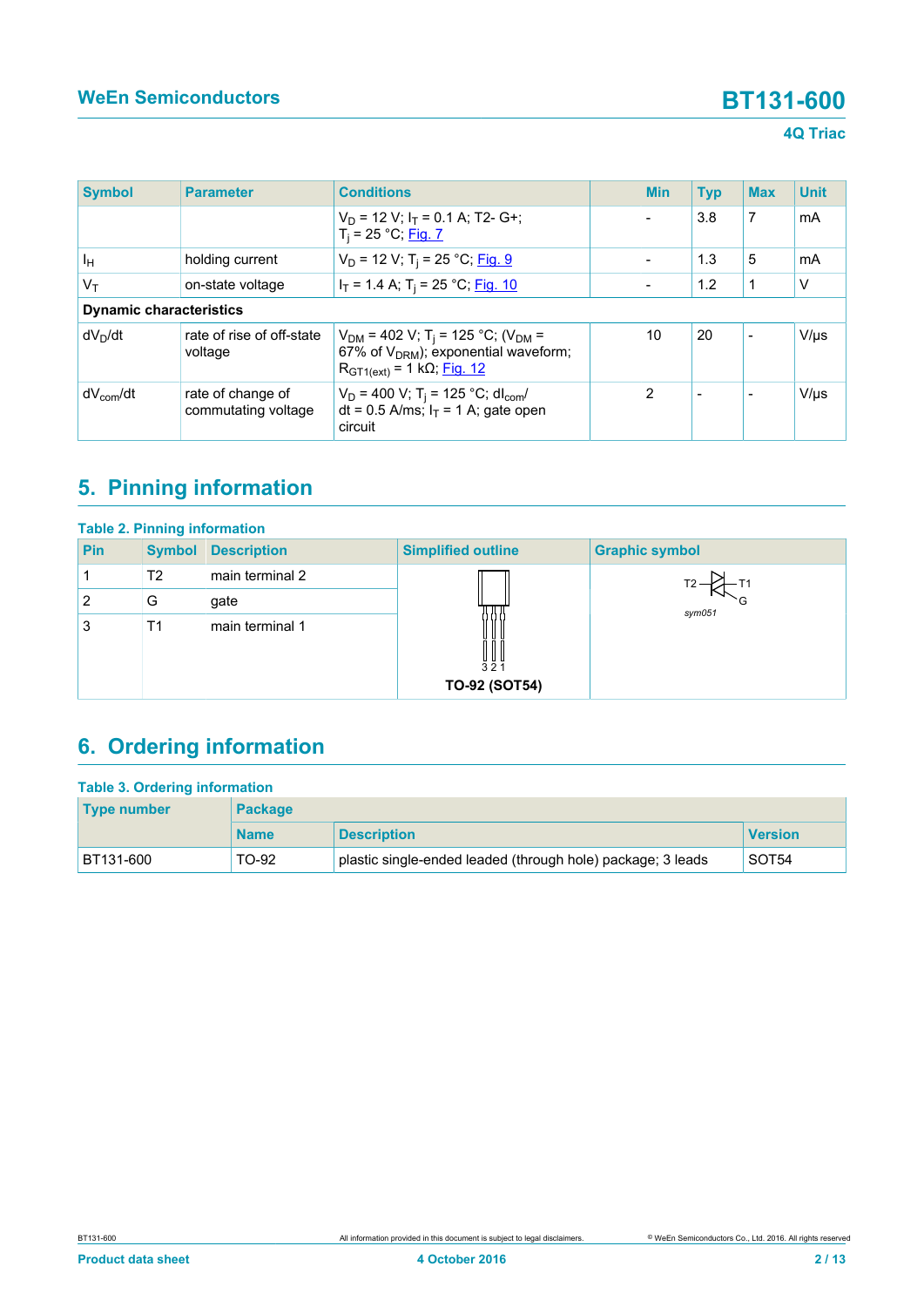# <span id="page-2-2"></span>**7. Limiting values**

### **Table 4. Limiting values**

*In accordance with the Absolute Maximum Rating System (IEC 60134).*

| <b>Symbol</b>          | <b>Parameter</b>                         | <b>Conditions</b>                                                        | <b>Min</b>                   | <b>Max</b>     | <b>Unit</b> |
|------------------------|------------------------------------------|--------------------------------------------------------------------------|------------------------------|----------------|-------------|
| <b>V<sub>DRM</sub></b> | repetitive peak off-state<br>voltage     |                                                                          |                              | 600            | $\vee$      |
| $I_{T(RMS)}$           | RMS on-state current                     | full sine wave; $T_{lead} \le 51 °C$ ; Fig. 1; Fig. 2;<br>Fig. 3         |                              | 1              | A           |
| $I_{\text{TSM}}$       | non-repetitive peak on-<br>state current | full sine wave; $T_{i(init)} = 25 °C$ ; $t_p = 20$ ms;<br>Fig. 4; Fig. 5 |                              | 12.5           | A           |
|                        |                                          | full sine wave; $T_{j(int)} = 25$ °C; $t_p = 16.7$ ms                    | $\blacksquare$               | 13.7           | A           |
| $\overline{I^2t}$      | $I2t$ for fusing                         | $t_p$ = 10 ms; sine-wave pulse                                           |                              | 0.78           | $A^2s$      |
| $dl_T/dt$              | rate of rise of on-state<br>current      | $I_G = 6 \text{ mA}$                                                     |                              | 50             | $A/\mu s$   |
|                        |                                          |                                                                          |                              | 50             | $A/\mu s$   |
|                        |                                          | $I_G = 14 \text{ mA}$                                                    |                              | 10             | $A/\mu s$   |
|                        |                                          | $I_G = 6$ mA                                                             | $\overline{\phantom{a}}$     | 50             | $A/\mu s$   |
| I <sub>GM</sub>        | peak gate current                        |                                                                          |                              | $\overline{2}$ | A           |
| $P_{GM}$               | peak gate power                          |                                                                          |                              | 5              | W           |
| $P_{G(AV)}$            | average gate power                       | over any 20 ms period                                                    | $\qquad \qquad \blacksquare$ | 0.1            | W           |
| $T_{\text{stg}}$       | storage temperature                      |                                                                          | $-40$                        | 150            | $^{\circ}C$ |
| $T_j$                  | junction temperature                     |                                                                          |                              | 125            | $^{\circ}C$ |

<span id="page-2-0"></span>



<span id="page-2-1"></span>

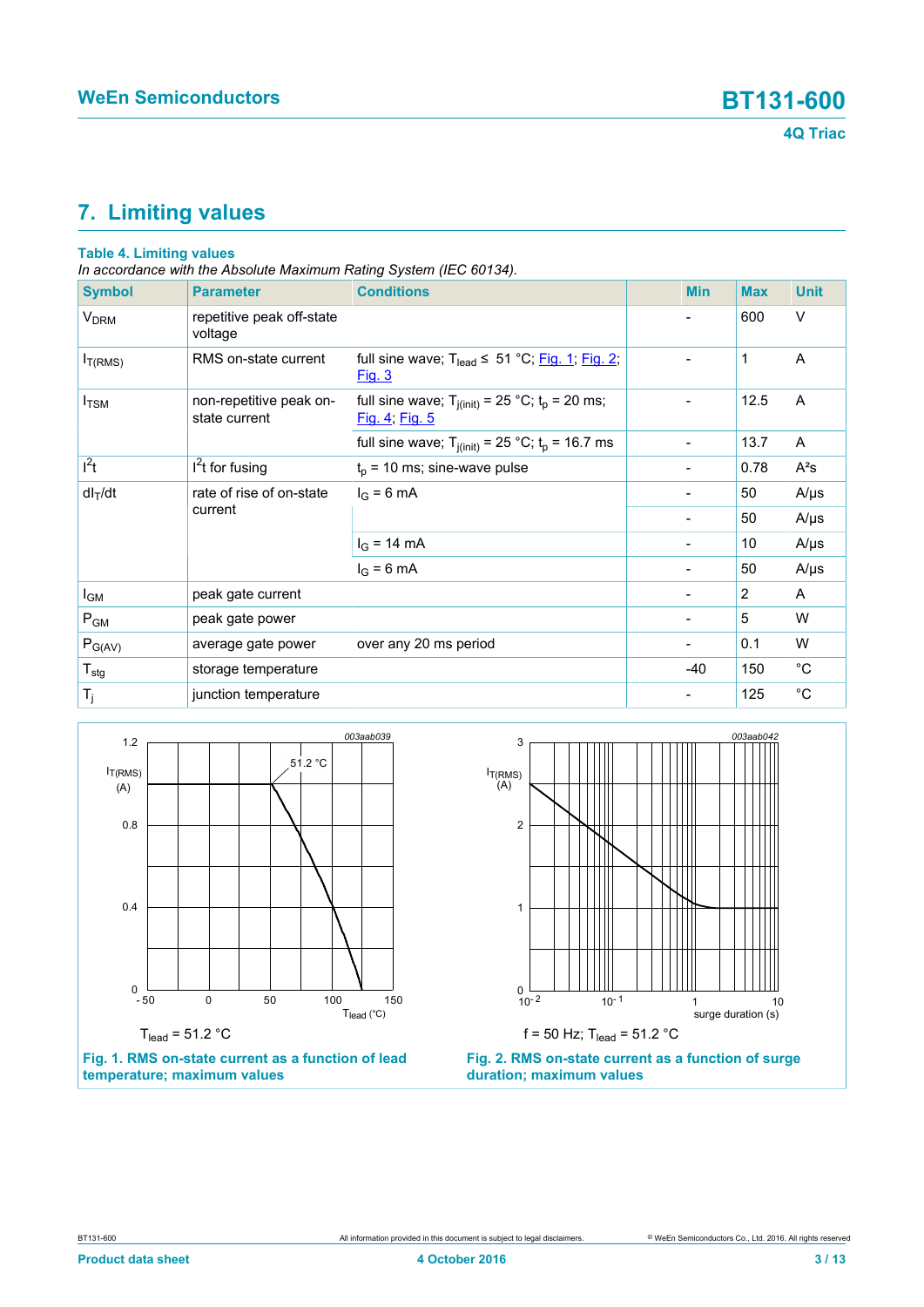### **4Q Triac**

<span id="page-3-0"></span>

<span id="page-3-1"></span>**Fig. 4. Non-repetitive peak on-state current as a function of the number of sinusoidal current cycles; maximum values**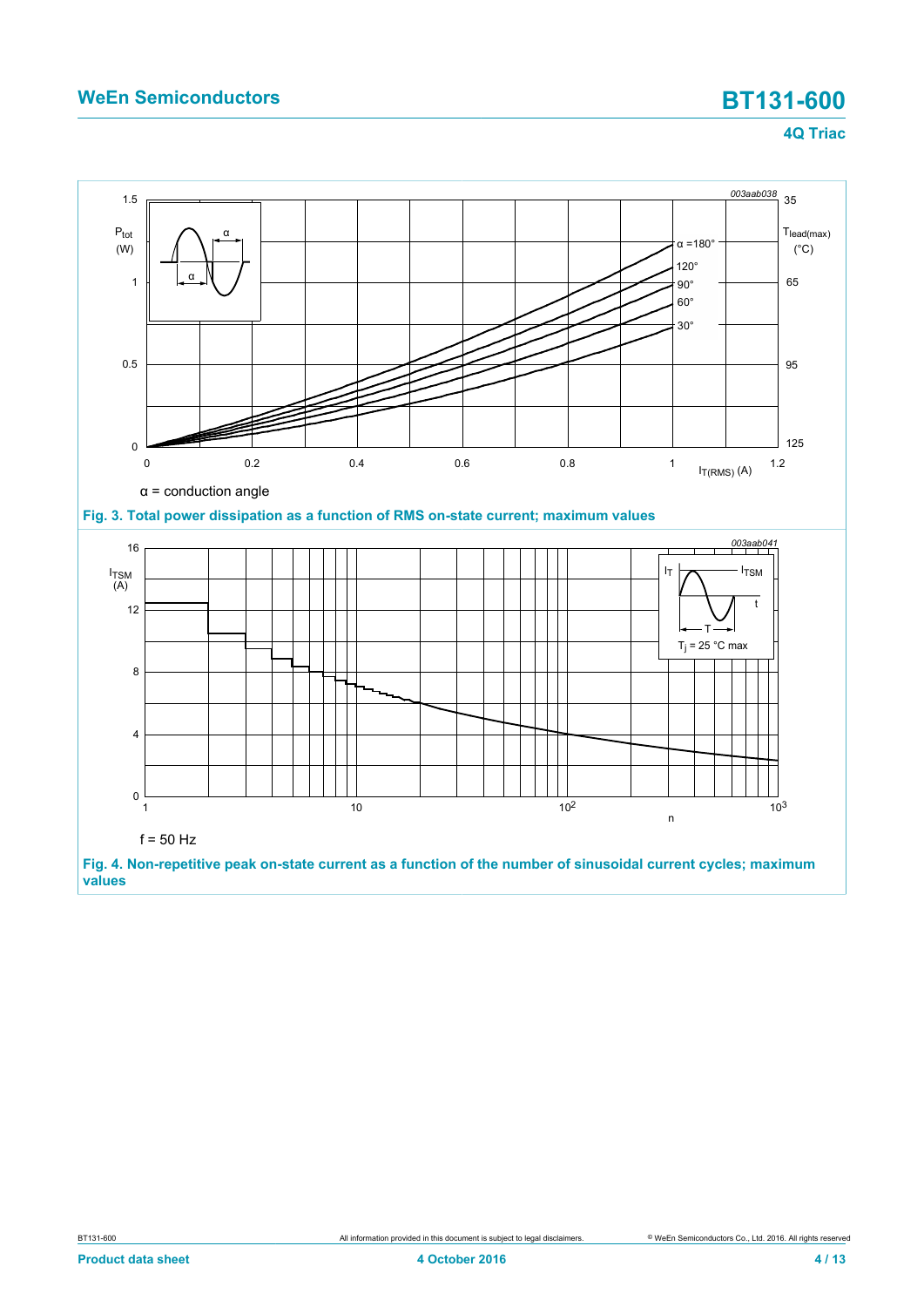### **4Q Triac**

<span id="page-4-0"></span>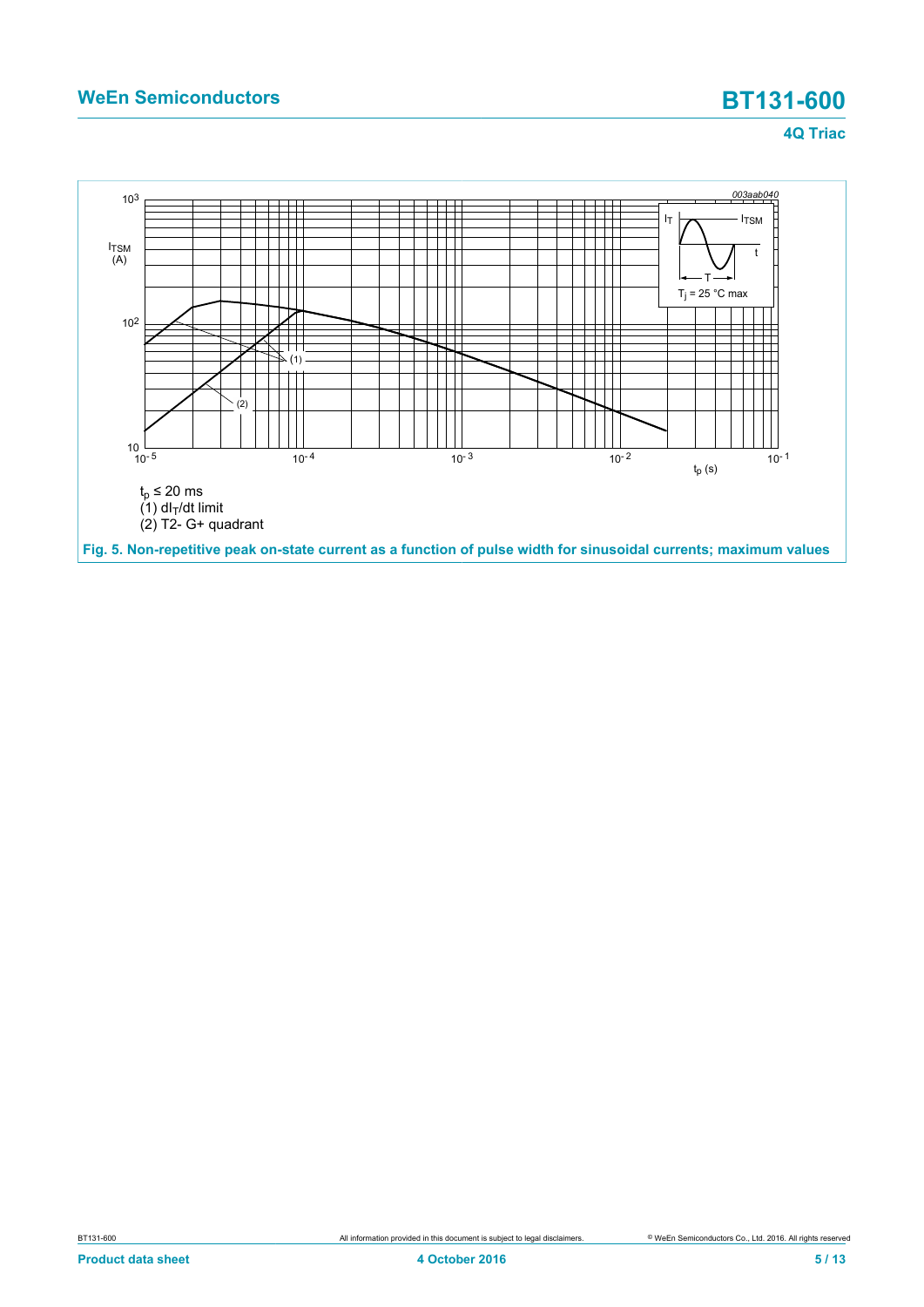## <span id="page-5-1"></span>**8. Thermal characteristics**

|                  | Table 5. Thermal characteristics                           |                                                        |            |                          |                          |             |
|------------------|------------------------------------------------------------|--------------------------------------------------------|------------|--------------------------|--------------------------|-------------|
| <b>Symbol</b>    | <b>Parameter</b>                                           | <b>Conditions</b>                                      | <b>Min</b> | Typ                      | <b>Max</b>               | <b>Unit</b> |
| $R_{th(i-lead)}$ | thermal resistance<br>from junction to lead                | full cycle; Fig. 6                                     |            | $\overline{\phantom{0}}$ | 60                       | K/W         |
|                  |                                                            | half cycle; Fig. 6                                     |            | $\overline{\phantom{0}}$ | 80                       | K/W         |
| $R_{th(j-a)}$    | thermal resistance<br>from junction to<br>ambient free air | printed circuit board mounted: lead<br>length $=$ 4 mm |            | 150                      | $\overline{\phantom{0}}$ | K/W         |

<span id="page-5-0"></span>

# **Table 5. Thermal characteristics**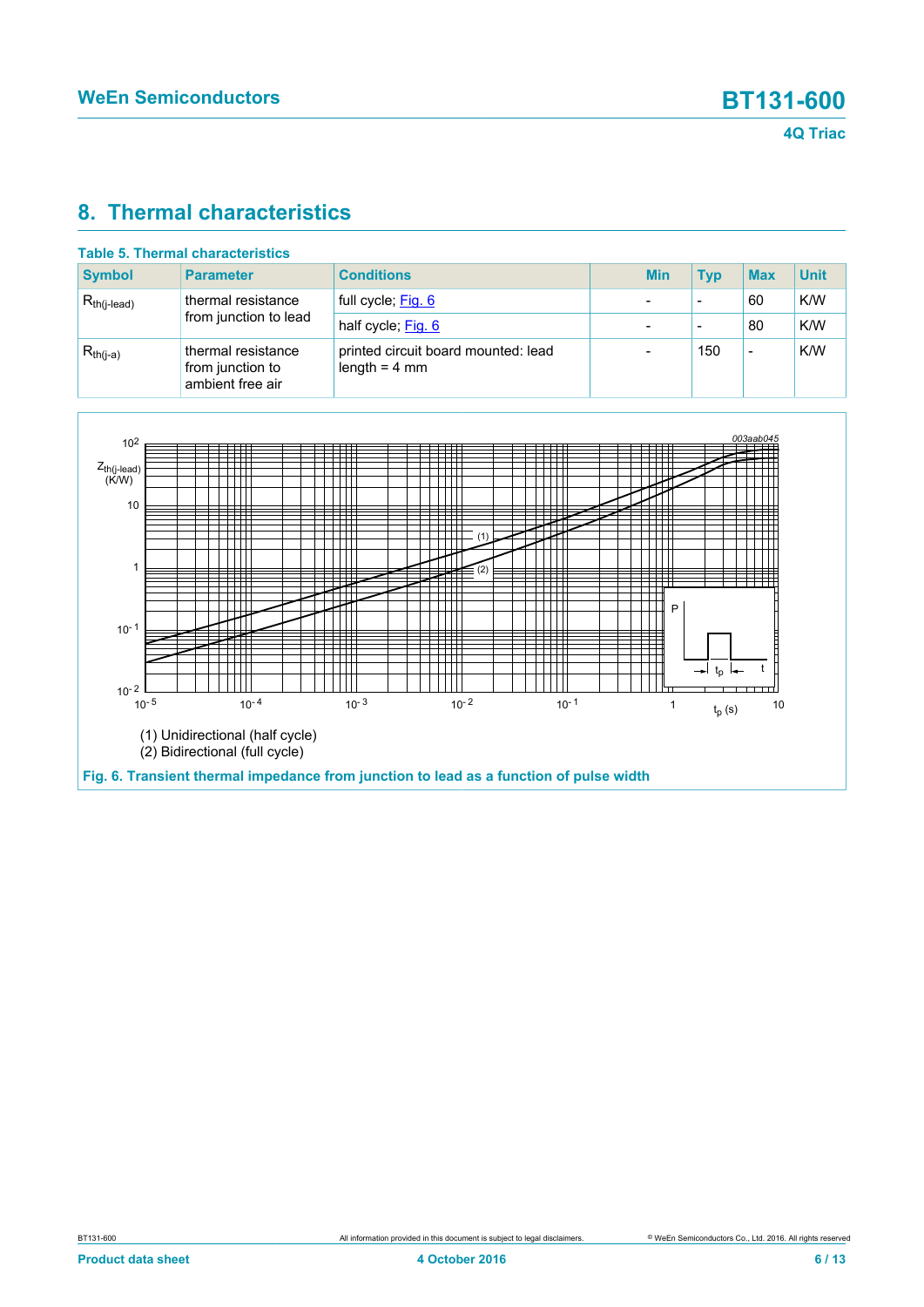## <span id="page-6-0"></span>**9. Characteristics**

| <b>Table 6. Characteristics</b> |                                          |                                                                                                                                                    |                          |                |                          |             |  |  |
|---------------------------------|------------------------------------------|----------------------------------------------------------------------------------------------------------------------------------------------------|--------------------------|----------------|--------------------------|-------------|--|--|
| <b>Symbol</b>                   | <b>Parameter</b>                         | <b>Conditions</b>                                                                                                                                  | <b>Min</b>               | <b>Typ</b>     | <b>Max</b>               | <b>Unit</b> |  |  |
| <b>Static characteristics</b>   |                                          |                                                                                                                                                    |                          |                |                          |             |  |  |
| $I_{GT}$                        | gate trigger current                     | $V_D$ = 12 V; $I_T$ = 0.1 A; T2+ G+;<br>$T_i = 25 °C;$ Fig. 7                                                                                      |                          | 0.4            | 3                        | mA          |  |  |
|                                 |                                          | $V_D$ = 12 V; $I_T$ = 0.1 A; T2+ G-;<br>T <sub>i</sub> = 25 °C; <u>Fig. 7</u>                                                                      | $\blacksquare$           | 1.3            | 3                        | mA          |  |  |
|                                 |                                          | $V_D$ = 12 V; $I_T$ = 0.1 A; T2- G-;<br>$T_i = 25 °C;$ Fig. 7                                                                                      | $\overline{\phantom{a}}$ | 1.4            | 3                        | mA          |  |  |
|                                 |                                          | $V_D$ = 12 V; $I_T$ = 0.1 A; T2- G+;<br>$T_i = 25 °C;$ Fig. 7                                                                                      |                          | 3.8            | $\overline{7}$           | mA          |  |  |
| I <sub>L</sub>                  | latching current                         | $V_D$ = 12 V; $I_G$ = 0.1 A; T2+ G+;<br>$T_i = 25 °C;$ Fig. 8                                                                                      |                          | 1.2            | 5                        | mA          |  |  |
|                                 |                                          | $V_D$ = 12 V; $I_G$ = 0.1 A; T2+ G-;<br>$T_i = 25 °C;$ Fig. 8                                                                                      |                          | 4              | 8                        | mA          |  |  |
|                                 |                                          | $V_D$ = 12 V; $I_G$ = 0.1 A; T2- G-;<br>$T_i = 25 °C;$ Fig. 8                                                                                      | $\overline{\phantom{0}}$ | 1              | 5                        | mA          |  |  |
|                                 |                                          | $V_D$ = 12 V; $I_G$ = 0.1 A; T2- G+;<br>$T_i = 25 °C;$ Fig. 8                                                                                      | $\blacksquare$           | 2.5            | 8                        | mA          |  |  |
| ΙH                              | holding current                          | $V_D$ = 12 V; T <sub>i</sub> = 25 °C; Fig. 9                                                                                                       |                          | 1.3            | 5                        | mA          |  |  |
| $V_T$                           | on-state voltage                         | $I_T$ = 1.4 A; T <sub>i</sub> = 25 °C; Fig. 10                                                                                                     | $\overline{a}$           | 1.2            | 1                        | V           |  |  |
| V <sub>GT</sub>                 | gate trigger voltage                     | $V_D$ = 12 V; $I_T$ = 0.1 A; T <sub>i</sub> = 25 °C;<br><b>Fig. 11</b>                                                                             |                          | 0.7            | 1                        | $\vee$      |  |  |
|                                 |                                          | $V_D$ = 400 V; $I_T$ = 0.1 A; T <sub>i</sub> = 125 °C;<br><b>Fig. 11</b>                                                                           | 0.2                      | 0.3            | $\overline{\phantom{0}}$ | $\vee$      |  |  |
| ΙD                              | off-state current                        | $V_D$ = 600 V; T <sub>i</sub> = 125 °C                                                                                                             | $\overline{\phantom{0}}$ | 0.1            | 0.5                      | mA          |  |  |
| <b>Dynamic characteristics</b>  |                                          |                                                                                                                                                    |                          |                |                          |             |  |  |
| $dV_D/dt$                       | rate of rise of off-state<br>voltage     | $V_{DM}$ = 402 V; T <sub>i</sub> = 125 °C; (V <sub>DM</sub> =<br>67% of $V_{DRM}$ ); exponential waveform;<br>$R_{GT1(ext)} = 1 k\Omega$ ; Fig. 12 | 10                       | 20             | $\overline{\phantom{0}}$ | $V/\mu s$   |  |  |
| $dV_{com}/dt$                   | rate of change of<br>commutating voltage | $V_D$ = 400 V; T <sub>i</sub> = 125 °C; dl <sub>com</sub> /<br>dt = 0.5 A/ms; $I_T$ = 1 A; gate open<br>circuit                                    | $\overline{c}$           | $\overline{a}$ |                          | $V/\mu s$   |  |  |
| $t_{gt}$                        | gate-controlled turn-on<br>time          | $I_{TM}$ = 1.5 A; $V_D$ = 600 V; $I_G$ = 0.1 A; dl <sub>G</sub> /<br>$dt = 5$ A/ $\mu$ s                                                           | $\overline{a}$           | $\overline{c}$ | $\overline{\phantom{0}}$ | μs          |  |  |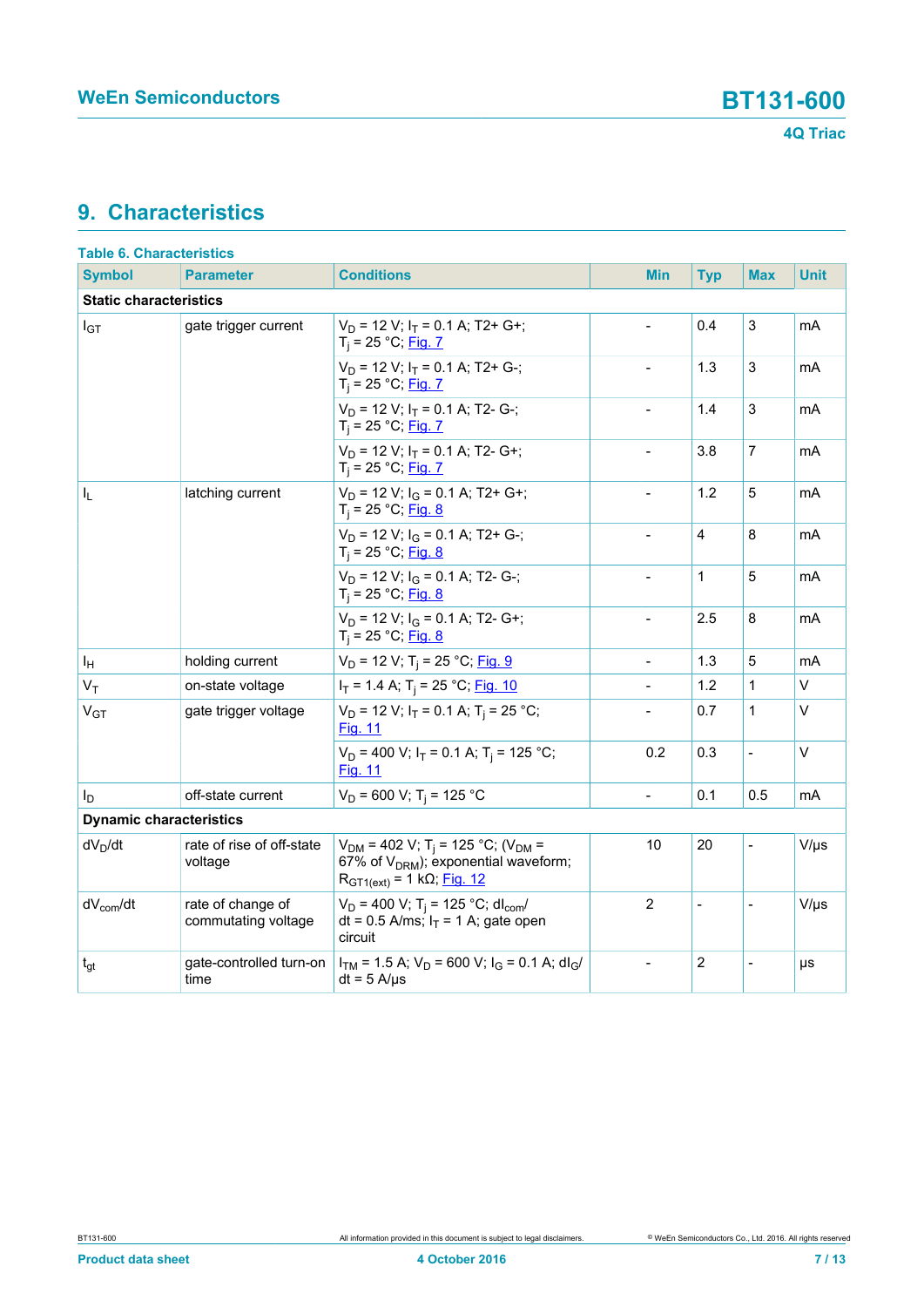### **4Q Triac**

<span id="page-7-0"></span>



<span id="page-7-1"></span>

**Fig. 9. Normalized holding current as a function of junction temperature**

<span id="page-7-3"></span>



<span id="page-7-2"></span>

**voltage**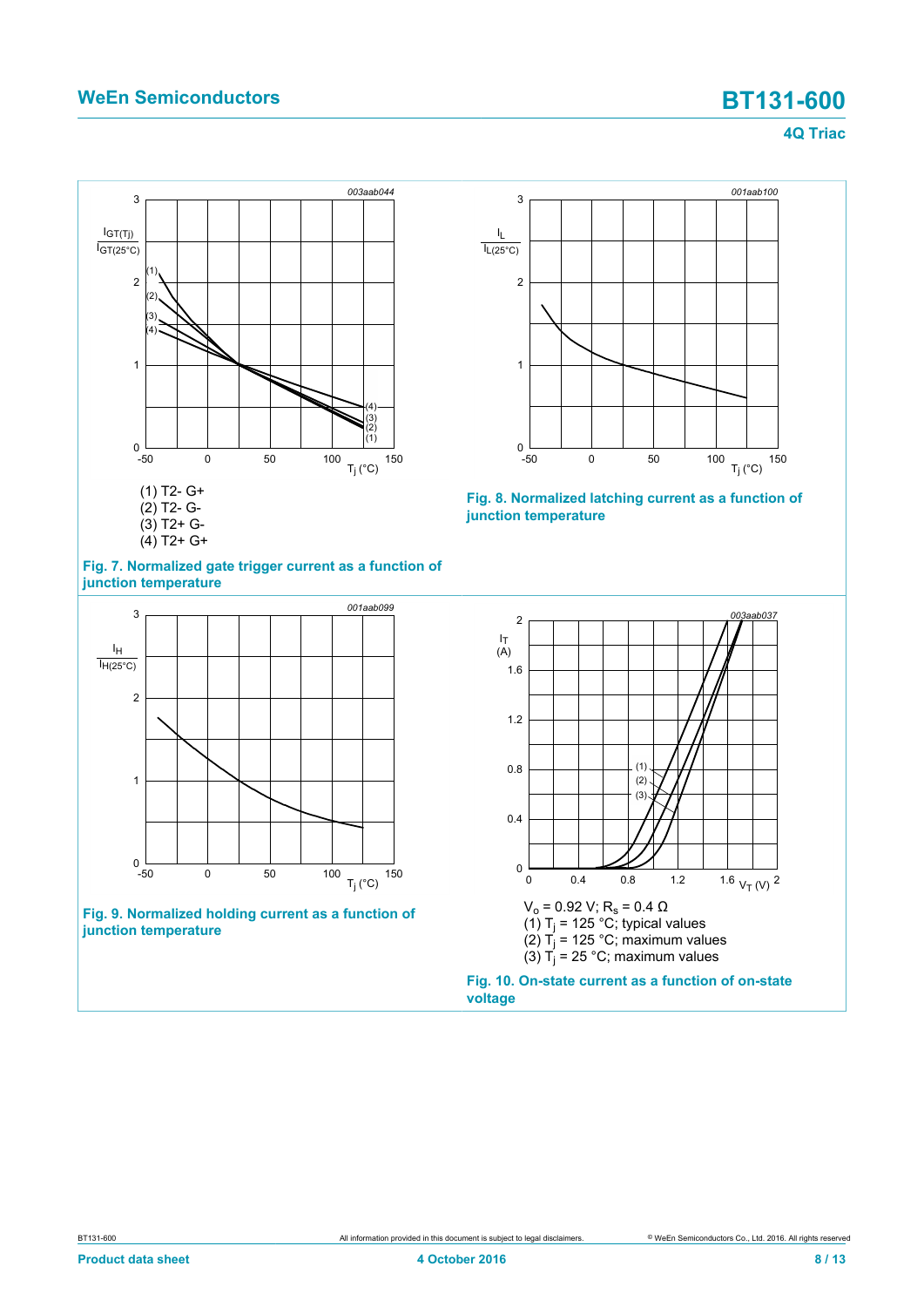**junction temperature**

**4Q Triac**

<span id="page-8-1"></span>

<span id="page-8-0"></span>**junction temperature; typical values**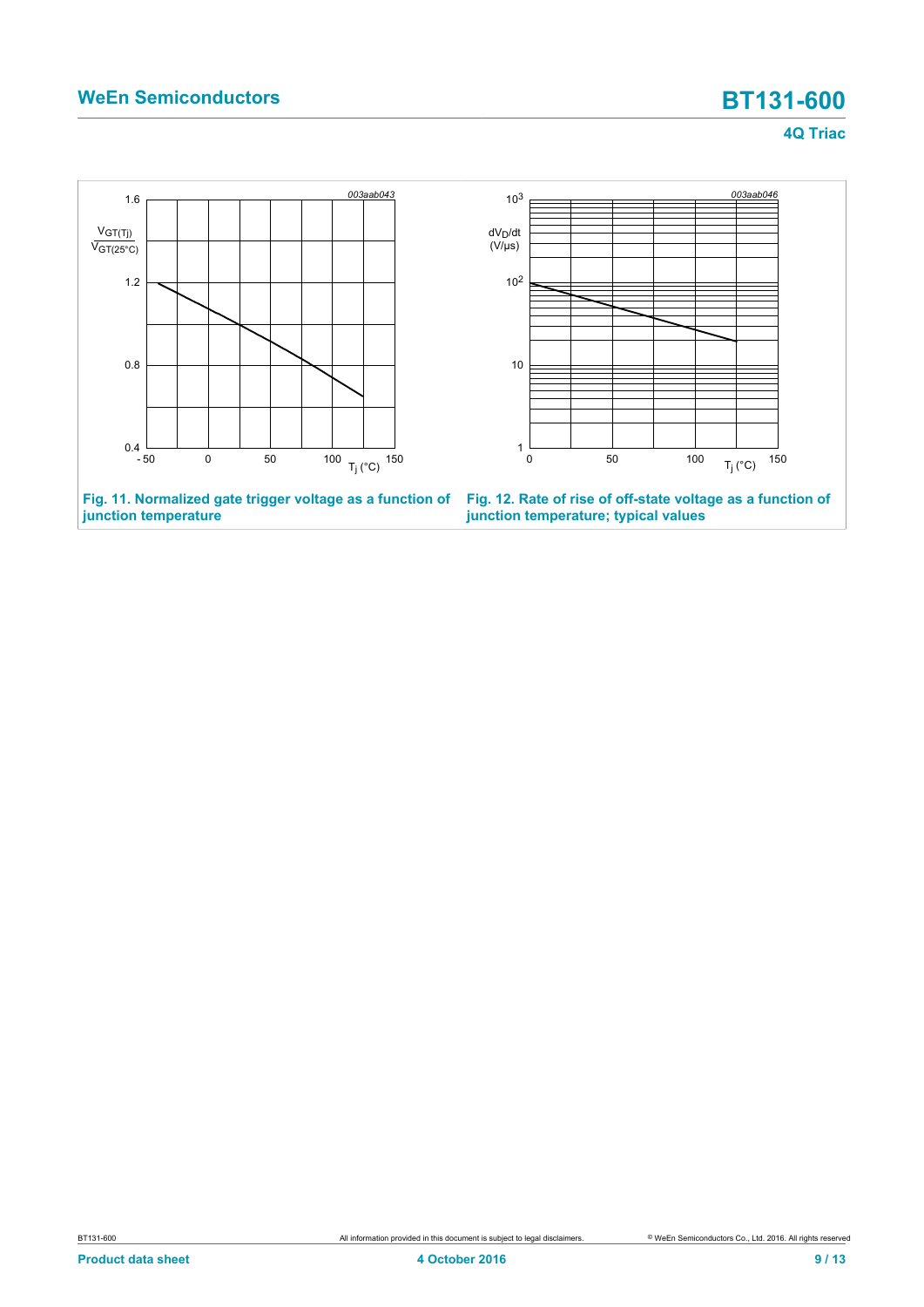# <span id="page-9-0"></span>**10. Package outline**



BT131-600 All information provided in this document is subject to legal disclaimers. © WeEn Semiconductors Co., Ltd. 2016. All rights reserved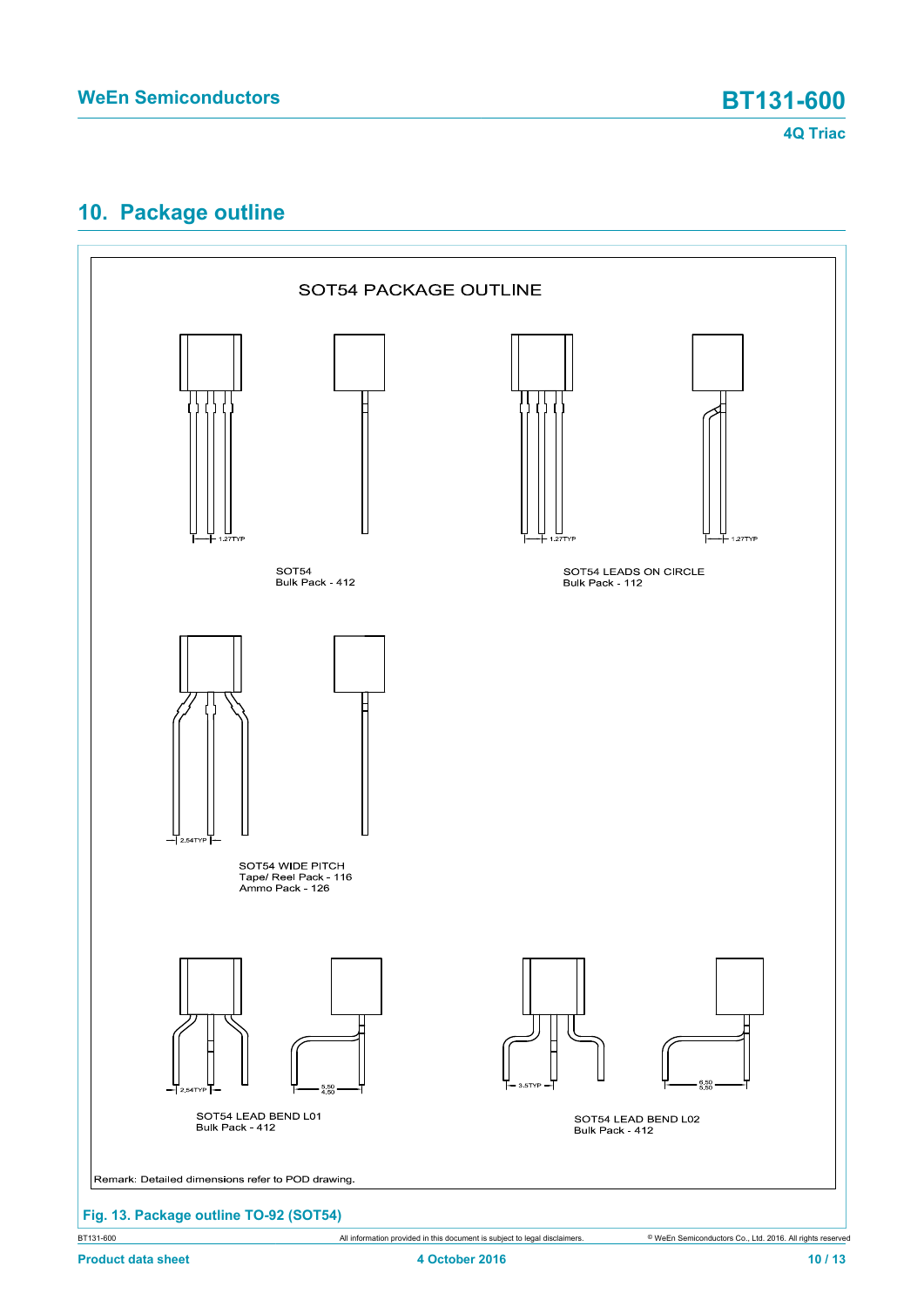# <span id="page-10-1"></span><span id="page-10-0"></span>**11. Legal information**

### **Data sheet status**

| <b>Document</b><br>status [1][2]     | <b>Product</b><br>status [3] | <b>Definition</b>                                                                           |
|--------------------------------------|------------------------------|---------------------------------------------------------------------------------------------|
| Objective<br>[short] data<br>sheet   | Development                  | This document contains data from<br>the objective specification for product<br>development. |
| Preliminary<br>[short] data<br>sheet | Qualification                | This document contains data from the<br>preliminary specification.                          |
| Product<br>[short] data<br>sheet     | Production                   | This document contains the product<br>specification.                                        |

[1] Please consult the most recently issued document before initiating or completing a design.

- The term 'short data sheet' is explained in section "Definitions".
- The product status of device(s) described in this document may have changed since this document was published and may differ in case of multiple devices. The latest product status information is available on the Internet at URL http://www.ween-semi.com.

### **Definitions**

**Draft** — The document is a draft version only. The content is still under internal review and subject to formal approval, which may result in modifications or additions. WeEn Semiconductors does not give any representations or warranties as to the accuracy or completeness of information included herein and shall have no liability for the consequences of use of such information.

**Short data sheet** — A short data sheet is an extract from a full data sheet with the same product type number(s) and title. A short data sheet is intended for quick reference only and should not be relied upon to contain detailed and full information. For detailed and full information see the relevant full data sheet, which is available on request via the local WeEn Semiconductors sales office. In case of any inconsistency or conflict with the short data sheet, the full data sheet shall prevail.

**Product specification** — The information and data provided in a Product data sheet shall define the specification of the product as agreed between WeEn Semiconductors and its customer, unless WeEn Semiconductors and customer have explicitly agreed otherwise in writing. In no event however, shall an agreement be valid in which the WeEn Semiconductors product is deemed to offer functions and qualities beyond those described in the Product data sheet.

### **Disclaimers**

**Limited warranty and liability** — Information in this document is believed to be accurate and reliable. However, WeEn Semiconductors does not give any representations or warranties, expressed or implied, as to the accuracy or completeness of such information and shall have no liability for the consequences of use of such information. WeEn Semiconductors takes no responsibility for the content in this document if provided by an information source outside of WeEn Semiconductors.

In no event shall WeEn Semiconductors be liable for any indirect, incidental, punitive, special or consequential damages (including - without limitation lost profits, lost savings, business interruption, costs related to the removal or replacement of any products or rework charges) whether or not such damages are based on tort (including negligence), warranty, breach of contract or any other legal theory.

Notwithstanding any damages that customer might incur for any reason whatsoever, WeEn Semiconductors' aggregate and cumulative liability towards customer for the products described herein shall be limited in accordance with the *Terms and conditions of commercial sale* of WeEn **Semiconductors** 

**Right to make changes** — WeEn Semiconductors reserves the right to make changes to information published in this document, including without limitation specifications and product descriptions, at any time and without notice. This document supersedes and replaces all information supplied prior to the publication hereof.

**Suitability for use** — WeEn Semiconductors products are not designed, authorized or warranted to be suitable for use in life support, life-critical or safety-critical systems or equipment, nor in applications where failure or malfunction of an WeEn Semiconductors product can reasonably be expected to result in personal injury, death or severe property or environmental damage. WeEn Semiconductors and its suppliers accept no liability for inclusion and/or use of WeEn Semiconductors products in such equipment or applications and therefore such inclusion and/or use is at the customer's own risk.

**Quick reference data** — The Quick reference data is an extract of the product data given in the Limiting values and Characteristics sections of this document, and as such is not complete, exhaustive or legally binding.

**Applications** — Applications that are described herein for any of these products are for illustrative purposes only. WeEn Semiconductors makes no representation or warranty that such applications will be suitable for the specified use without further testing or modification.

Customers are responsible for the design and operation of their applications and products using WeEn Semiconductors products, and WeEn Semiconductors accepts no liability for any assistance with applications or customer product design. It is customer's sole responsibility to determine whether the WeEn Semiconductors product is suitable and fit for the customer's applications and products planned, as well as for the planned application and use of customer's third party customer(s). Customers should provide appropriate design and operating safeguards to minimize the risks associated with their applications and products.

WeEn Semiconductors does not accept any liability related to any default, damage, costs or problem which is based on any weakness or default in the customer's applications or products, or the application or use by customer's third party customer(s). Customer is responsible for doing all necessary testing for the customer's applications and products using WeEn Semiconductors products in order to avoid a default of the applications and the products or of the application or use by customer's third party customer(s). WeEn does not accept any liability in this respect.

**Limiting values** — Stress above one or more limiting values (as defined in the Absolute Maximum Ratings System of IEC 60134) will cause permanent damage to the device. Limiting values are stress ratings only and (proper) operation of the device at these or any other conditions above those given in the Recommended operating conditions section (if present) or the Characteristics sections of this document is not warranted. Constant or repeated exposure to limiting values will permanently and irreversibly affect the quality and reliability of the device.

**No offer to sell or license** — Nothing in this document may be interpreted or construed as an offer to sell products that is open for acceptance or the grant, conveyance or implication of any license under any copyrights, patents or other industrial or intellectual property rights.

**Export control** — This document as well as the item(s) described herein may be subject to export control regulations. Export might require a prior authorization from competent authorities.

**Non-automotive qualified products** — Unless this data sheet expressly states that this specific WeEn Semiconductors product is automotive qualified, the product is not suitable for automotive use. It is neither qualified nor tested in accordance with automotive testing or application requirements. WeEn Semiconductors accepts no liability for inclusion and/or use of nonautomotive qualified products in automotive equipment or applications.

In the event that customer uses the product for design-in and use in automotive applications to automotive specifications and standards, customer (a) shall use the product without WeEn Semiconductors' warranty of the product for such automotive applications, use and specifications, and (b) whenever customer uses the product for automotive applications beyond WeEn Semiconductors' specifications such use shall be solely at customer's own risk, and (c) customer fully indemnifies WeEn Semiconductors for any liability, damages or failed product claims resulting from customer design and use of the product for automotive applications beyond WeEn Semiconductors' standard warranty and WeEn Semiconductors' product specifications.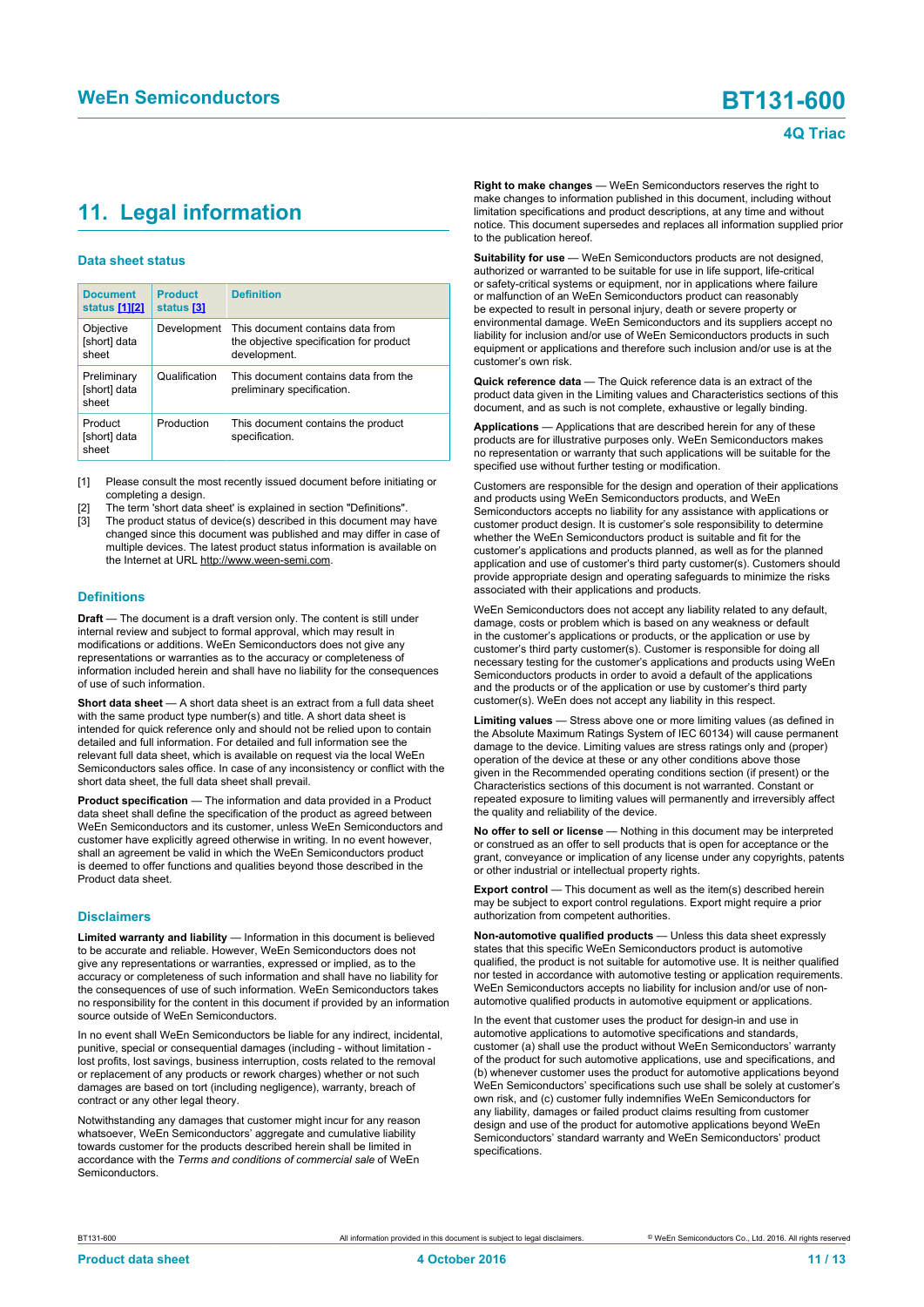**Translations** — A non-English (translated) version of a document is for reference only. The English version shall prevail in case of any discrepancy between the translated and English versions.

### **Trademarks**

Notice: All referenced brands, product names, service names and trademarks are the property of their respective owners.